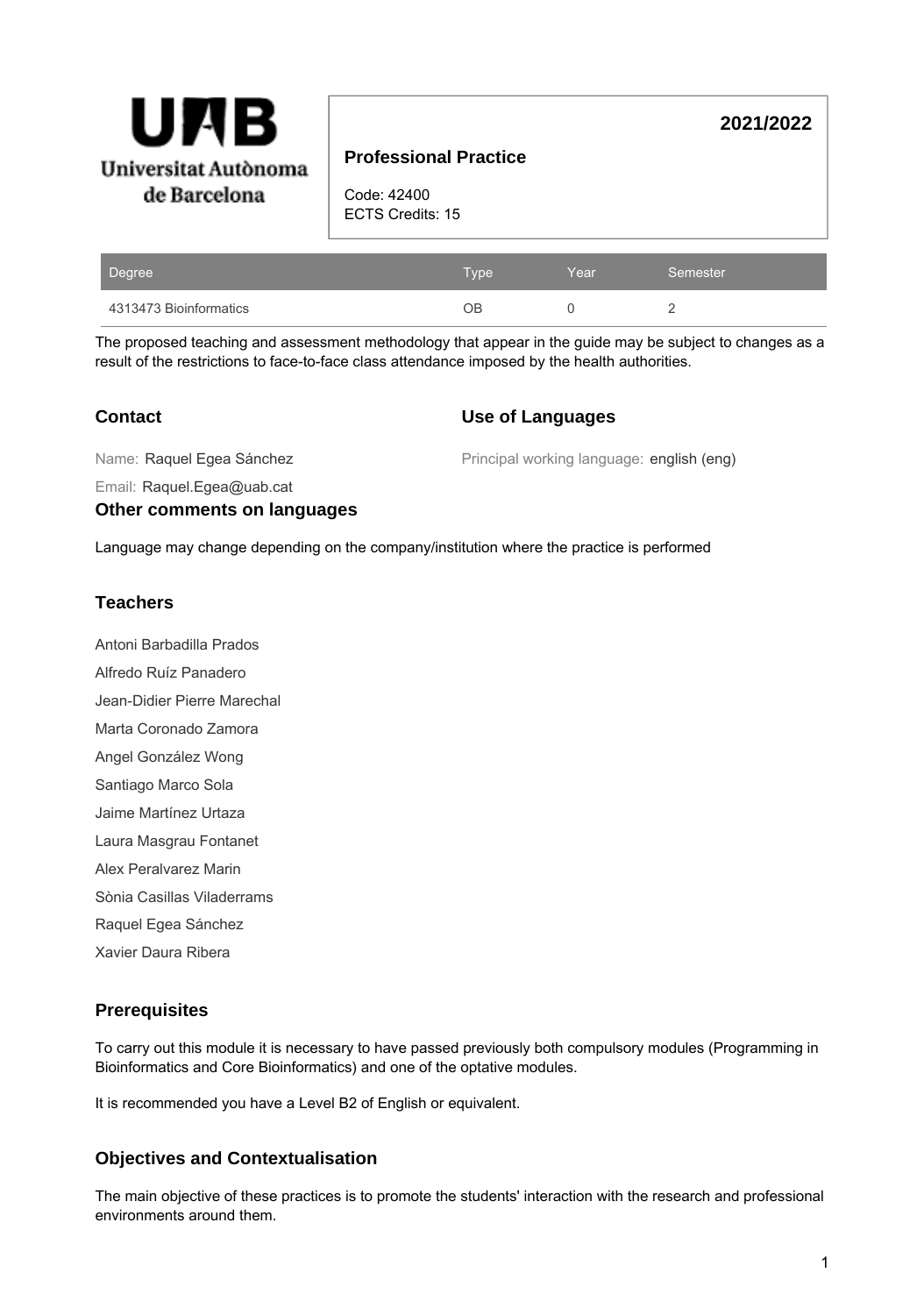## **Competences**

- Apply research results to obtain new good and services valuating their industrial and commercial viability to transfer them to society.
- Conceive, design and carry out scientific, technical or industrial projects in biocomputing and be able to interpret and extract knowledge from them.
- Design and apply scientific methodology in resolving problems.
- Identify the biocomputing needs of research centres and companies in the biotechnology and biomedicine sectors.
- Possess and understand knowledge that provides a basis or opportunity for originality in the development and/or application of ideas, often in a research context.
- Propose biocomputing solutions for problems deriving from omic research.
- Propose innovative and creative solutions in the field of study
- Students should be able to integrate knowledge and face the complexity of making judgements based on information that may be incomplete or limited and includes reflections on the social and ethical responsibilities associated with the application of their knowledge and judgements
- Students should know how to apply the knowledge they have acquired and their capacity for problem solving in new or little known fields within wider (or multidisciplinary) contexts related to the area of study
- Students should know how to communicate their conclusions, knowledge and final reasoning that they hold in front of specialist and non-specialist audiences clearly and unambiguously
- Use and manage bibliographical information and computer resources in the area of study
- Work individually and as part of a team in an international and multidisciplinary context.

#### **Learning Outcomes**

- 1. Analyze bioinformatics cases and propose innovative solutions.
- 2. Apply knowledge and skills acquired in genomics, proteomics and computation to potential technological research or business projects based on biocomputing.
- 3. Apply research results to obtain new good and services valuating their industrial and commercial viability to transfer them to society.
- 4. Design and apply scientific methodology in resolving problems.
- 5. Possess and understand knowledge that provides a basis or opportunity for originality in the development and/or application of ideas, often in a research context.
- 6. Propose business projects in the area of biocomputing from an integrated view of R&D processes.
- 7. Propose innovative and creative solutions in the field of study
- 8. Select critically and apply in each case, appropriate bioinformatics tools to the problem.
- 9. Students should be able to integrate knowledge and face the complexity of making judgements based on information that may be incomplete or limited and includes reflections on the social and ethical responsibilities associated with the application of their knowledge and judgements
- 10. Students should know how to apply the knowledge they have acquired and their capacity for problem solving in new or little known fields within wider (or multidisciplinary) contexts related to the area of study
- 11. Students should know how to communicate their conclusions, knowledge and final reasoning that they hold in front of specialist and non-specialist audiences clearly and unambiguously
- 12. Use and manage bibliographical information and computer resources in the area of study
- 13. Use clear, concise communication to assess and guide the interpretation of data for resolving problems in the biomedical field.
- 14. Work individually and as part of a team in an international and multidisciplinary context.

## **Content**

During the internship, the student will be closely monitored by the research tutor in the company/research center where he/she is receiving the practical training.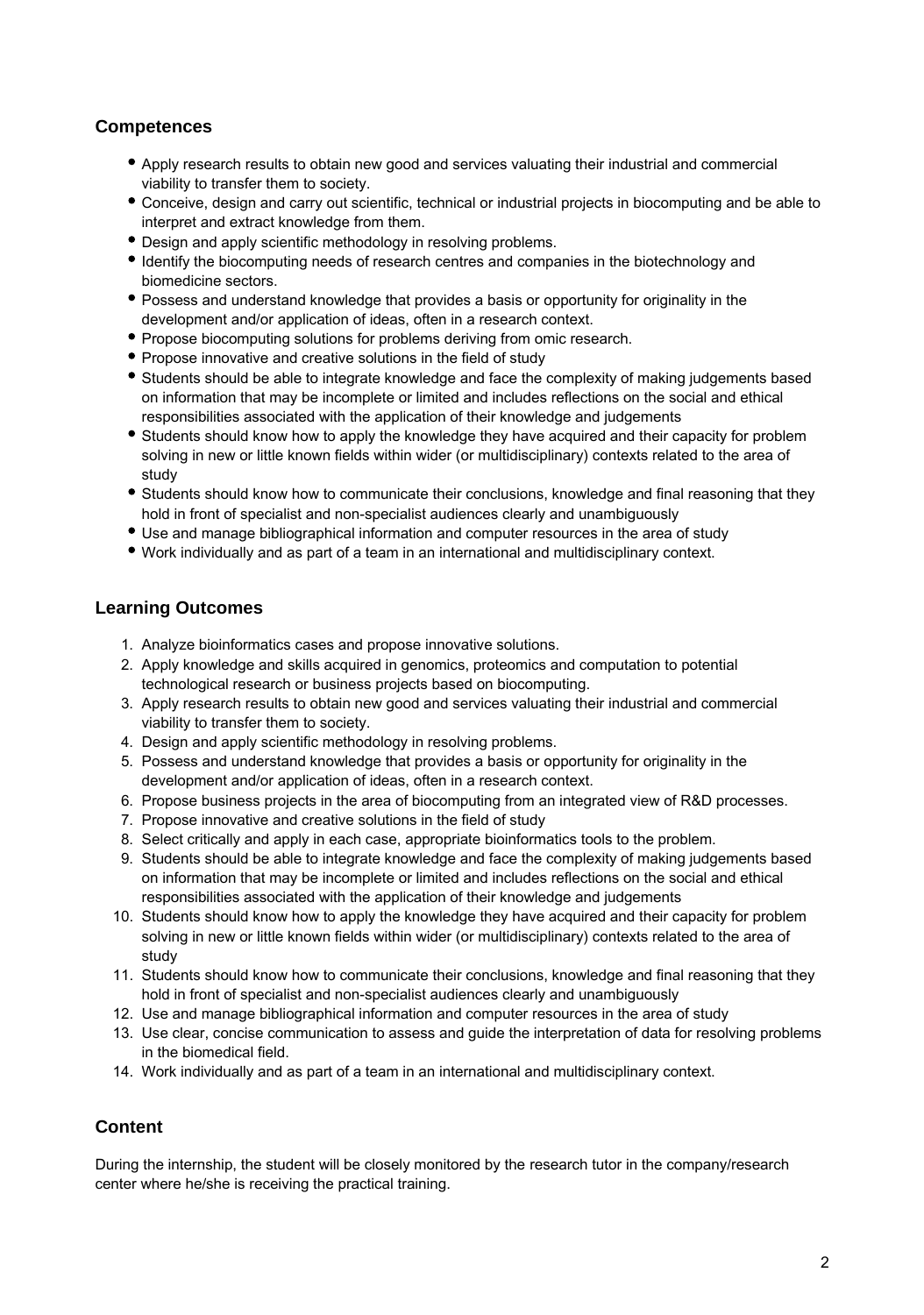In this module, the student will have the opportunity to collaborate in multidisciplinary research projects, applying all the knowledge obtained throughout the course, and gaining professional experience.

In the professional practice module there are also planned some visits to research centres and institutions working in the field of bioinformatics. The aim of these visits is to show to the students the research and professional environments around bioinformatics and some of the job positions which they will be able to apply for once they have finished the MSc in Bioinformatics.

\*Unless the requirements enforced by the health authorities demand a prioritization or reduction of these contents. Visits will take place if circumstances allow for it.

### **Methodology**

The Professional Practice is a mandatory module that involves 365 hours of student work within a company, a research group or a research department of the UAB. The student may choose to do the internship in a research center, if he/she is planning in the future to engage in basic research, or to make stays in private companies or hospitals to develop the career in applied fields.

During the first semester, the student must look for a company or a research group where he/she could be admitted for a practical training. To help the students in this task, the Master Manager will give a list with companies and institutions offering positions fo the MSc in Bioinformatics students. The Master Manager can help the student to contact the responsible person in the company or institution to arrange an interview, but, previously, the student should notify the Master Manager his/her preferences in the offered list.

It is the student's responsibility to find the company or research group where he/she will do the professional practice. Once found, he/she must communicate it to the Master Manager and fill the required form to elaborate an agreement between the UAB and the institution. The module coordinator must assign an academic tutor who ensures the correct development of the student's internship. Once the form has been completed and duly signed, the student will hand in one copy to the Academic Management office of the Faculty of Biosciences.

The student must deliver the required paperwork to the Academic Management office at least 1 month before the beginning of the internship. After that, the Academic Management staff will get in touch with both the student and the responsible person at the company/institution to have the final agreement signed.

\*The proposed teaching methodology may experience some modifications depending on the restrictions to face-to-face activities enforced by health authorities.

Annotation: Within the schedule set by the centre or degree programme, 15 minutes of one class will be reserved for students to evaluate their lecturers and their courses or modules through questionnaires.

### **Activities**

| <b>Title</b>              | <b>Hours</b> | <b>ECTS</b> | <b>Learning Outcomes</b>                      |  |  |
|---------------------------|--------------|-------------|-----------------------------------------------|--|--|
| Type: Supervised          |              |             |                                               |  |  |
| <b>Practical training</b> | 365          | 14.6        | 1, 2, 3, 13, 4, 6, 7, 9, 10, 11, 8, 5, 14, 12 |  |  |

#### **Assessment**

The Professional Practice Module will be evaluated using a follow-up and evaluation report, written by the project supervisor at the institution/company (70%) and with the grading of the student's practice report (30%).